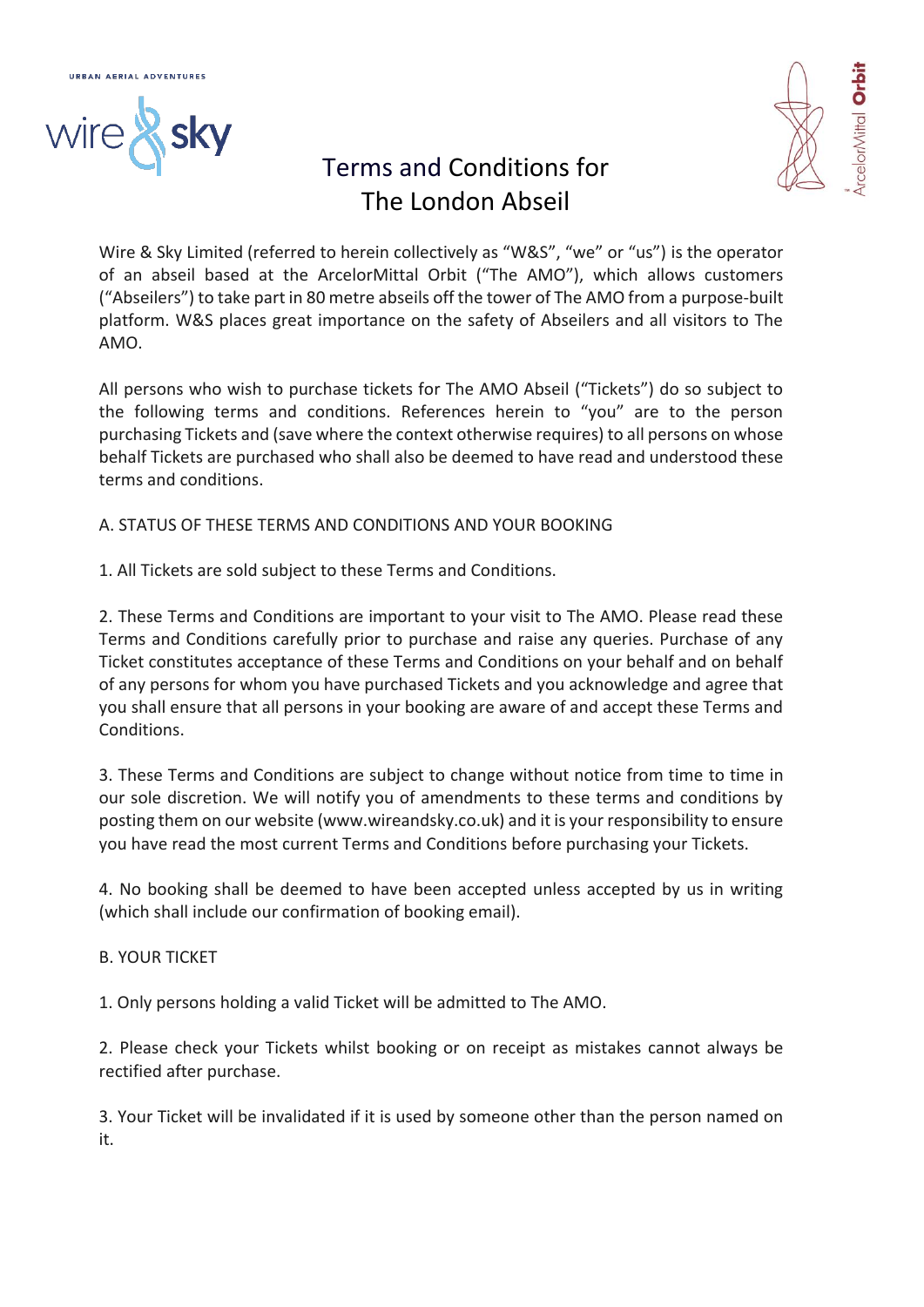4. Any gift cards / vouchers will be invalidated if they have passed their date of expiration.

5.Only persons holiday a valid 'Bring Your Own Go Pro' tickets will be allowed to use their own Go Pro recording camera

6. Tickets are not issued on a sale or return basis and cannot be cancelled or exchanged after purchase other than in accordance with these Terms and Conditions.

7. Price and availability information is subject to change without notice.

8. Ownership or possession of a Ticket does not confer any rights (by implication or otherwise) on you to use, alter, copy or otherwise deal with any of the symbols, trademarks, logos and/or intellectual property appearing on the Ticket or used in connection with the Event.

9. Neither W&S nor any Organiser is liable for any Tickets, which are lost or stolen.

## C. REQUIREMENTS TO ABSEIL OFF THE AMO

### a) Ticket

1. You must have a valid Ticket (physical or electronic), held in your name, which has not been defaced, damaged or altered and has been purchased from an authorised point of sale.

### b) Minimum/Maximum Requirements

1. Each Abseiler must be:-

- 14 years or older(with parental consent for under 18's and supervision at a 1:2 ratio)
- A minimum height of 1.2 m
- A weight of less than 19 stone (120kg).
- Able to wear a harness which has a maximum width waist of [130cm] and a maximum upper thigh width of [75cm] which are the maximum measurements of our harnesses.
- If you do not meet these requirements you will not be permitted to Abseil.

2. You may be required to produce proof of identity for any person whom we reasonably consider to be under 18. Failure to provide proof of age may result in entry being refused to any person in your party whom we reasonably believe to be under 18 years of age, unless parental consent has been given.

3. You agree to submit to being weighed if we reasonably believe that you do not meet the weight requirement.

c) Alcohol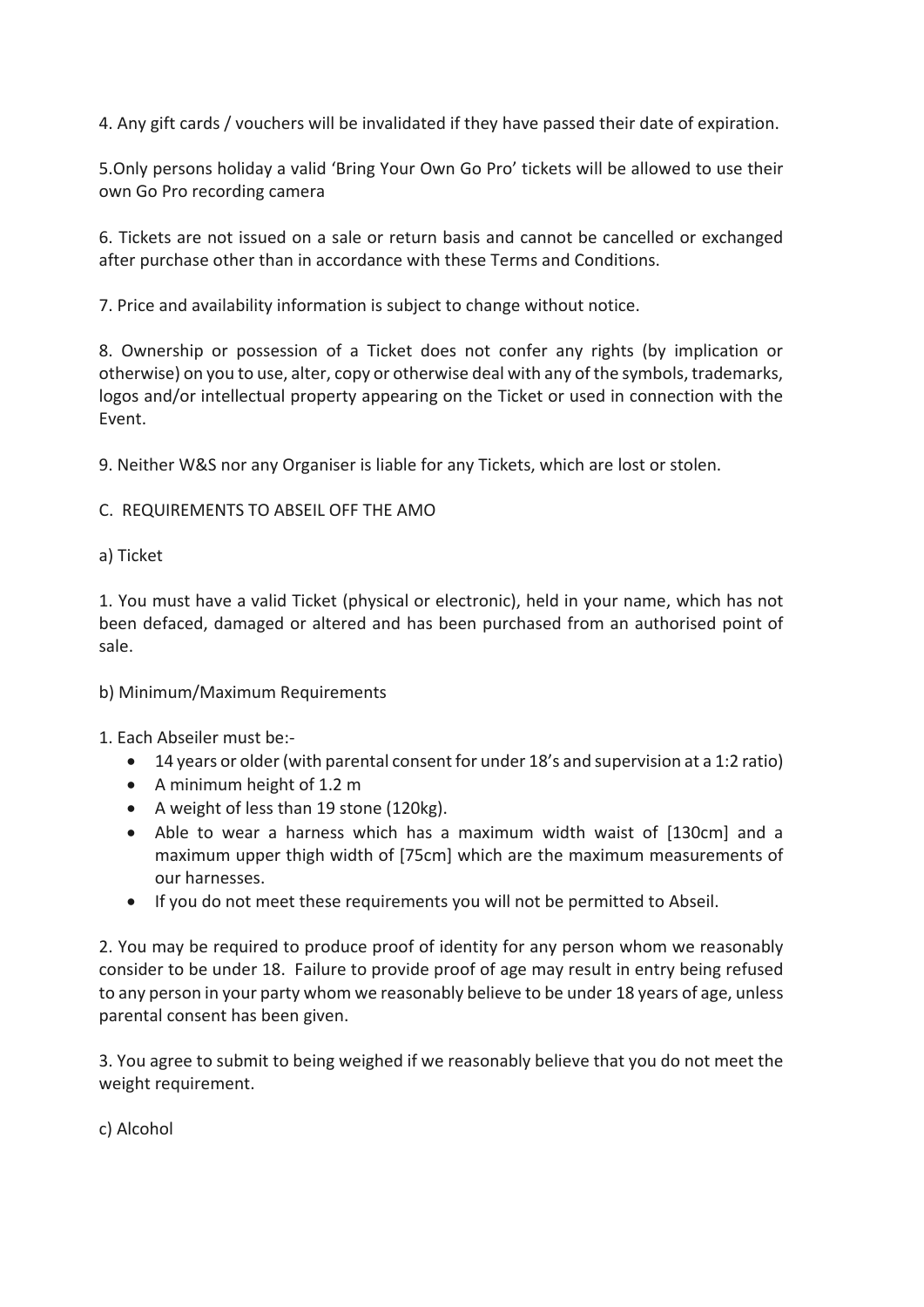1. Abseilers must not be under the influence of alcohol or legal or illegal substances which would make it unsafe for them to participate in the Abseil or to understand the Safety Briefing on the day of the Abseil, the Safety Rules and Policies or the safety instructions and advice of the Abseil Guides issued on the day of the Abseil.

2. You will not be permitted to participate in The AMO Abseil and will not be refunded if you have a blood alcohol reading above zero or if you refuse to be breathalysed or if we reasonably believe that you are under the influence of substances (legal or illegal) which would make it unsafe for you to Abseil or make you unable to understand the Safety Briefing on the day of the Abseil, the Safety Rules and Policies or the safety instructions and advice of the Abseil Guides issued on the day of the Abseil.

d) Physical & Psychological Requirements

1. The AMO Abseil requires physical exertion to complete the Abseil. It is also psychologically challenging. You are required to familiarise yourself with the nature of the AMO Abseil before placing your booking and you acknowledge and agree that you have been made aware of the details of the AMO Abseil activity requirements before placing the booking.

2. Before the Abseil you will be given a copy of our Abseil Information Leaflet, which you must read carefully. You will be required to confirm in the Declaration Form that you fully understand the nature of the abseil and the associated risks. Any Under 18's named in your Declaration Form must also understand and acknowledge these.

2. Before the Abseil you will be asked to sign a Declaration Form, which you must read carefully. You will be required to confirm in the Declaration Form that you will abide by all issued safety instructions and any Under 18's you are signing for will also follow them.

3. You must be capable of undertaking the AMO Abseil unaided. You acknowledge that the Instructor will not abseil with you. You acknowledge that you will be responsible for ensuring that you and any of your Supervised minors comply with the safety instructions given to you during the Safety Briefing and by our Abseil Instructors.

4. If you have an existing medical condition you must consult your medical practitioner prior to abseiling to assess whether you are fit to abseil or not. It cannot be the responsibility of Wire & Sky to determine your health on the day. Should you arrive on the day to abseil and declare that you have a medical condition and are unsure whether you are fit to abseil, we reserve the right to refuse entry with no refund. If you or any person in your booking needs to take essential medication on the Abseil Experience (e.g. asthma inhaler, diabetic mediation or nourishment) please let the team know.

5. We cannot allow the carriage of any loose items on to the Abseil platform due to the risk that they pose to other Abseilers. This is in order to protect your health and safety and that of other AMO customers from falling objects. You acknowledge and confirm that you will not take loose items onto the Abseil platform – particularly mobile phones.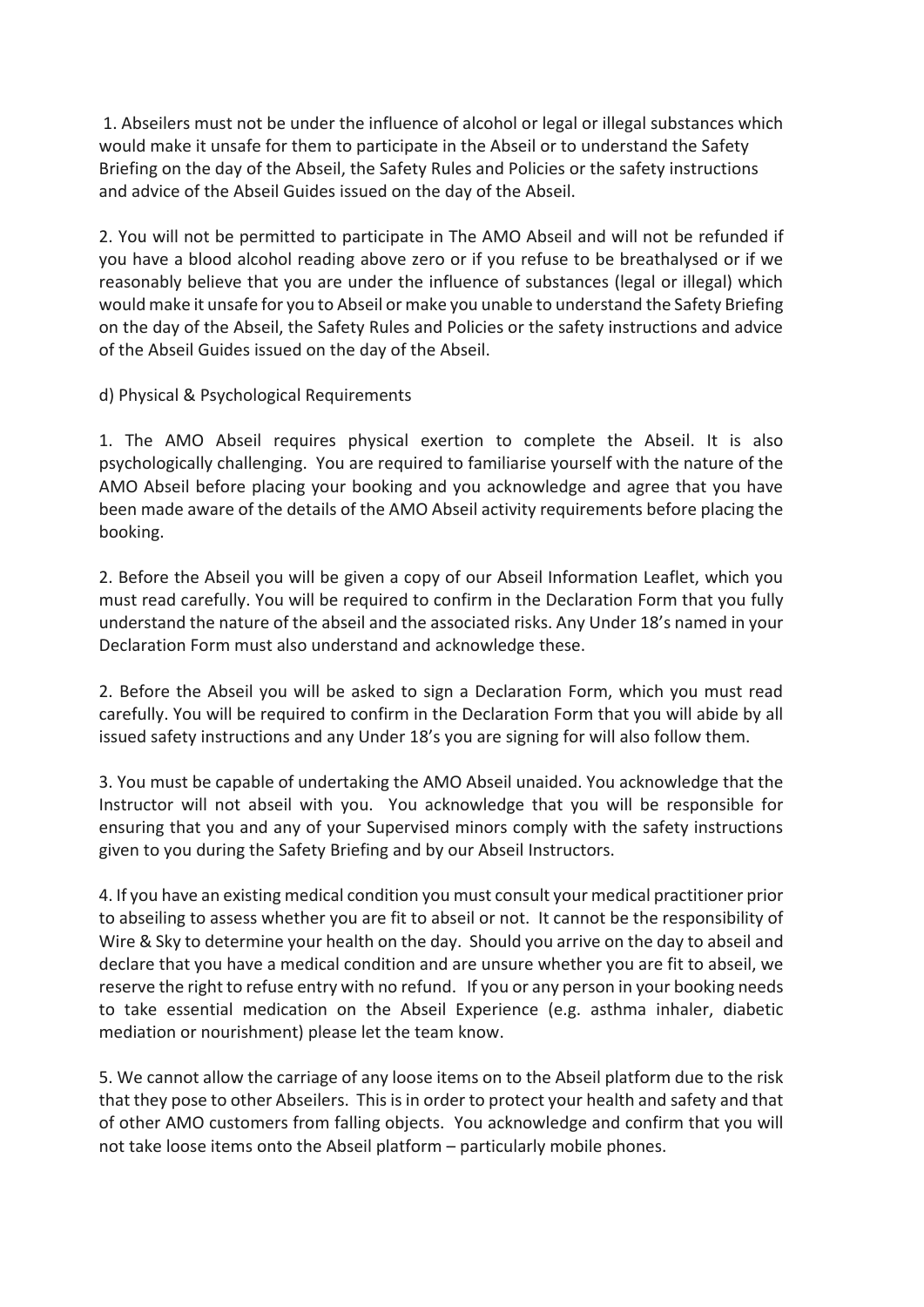6. You are permitted to take hearing aids and spectacles onto the AMO Abseil provided they are secure and not loose fitting.

7. We cannot allow assistance dogs onto the AMO Abseil platform. All assistance dogs may be left at owners risk inside the AMO.

8. The forces exerted during the The AMO Abseil may activate or aggravate pre-existing physical injuries, conditions and symptoms or congenital defects and we shall not have any liability whatsoever for the activation or aggravation of any such injuries, conditions, symptoms or defects save where the same have been caused by our negligence or that of the Operators (as defined in Clause L.4).

9. You are responsible for ensuring that you are in a fit state of health to participate in the The AMO Abseil and are able to undertake the AMO Abseil in a manner which will not put at risk your own health and safety or the health and safety of other Abseilers.

10. We do not recommend the AMO Abseil to people who suffer from vertigo. We are unable to advise you on medical conditions so if you are in any doubt as to whether or not you or your supervised minors are in a fit state of health to participate in the AMO Abseil we would advise you to consult with medical advisors in advance.

11. We will not allow admission of pregnant customers to the AMO Abseil. This is due to the discomfort and/or potential risk of harm to the participant/unborn child which could occur during an abseil whilst pregnant.

12. It is your responsibility to notify us in advance of placing your booking of any special access requirements you may have (at least two weeks prior to the abseil), as we may not be able to accommodate all special access requirements if we have not been made aware of them prior to the date of the visit, which may result in you not being allowed admission without refund. We will use reasonable endeavours to accommodate special access requirements and ask you to provide further details about your needs as we may reasonably request in order to assist you.

13. You will be required to confirm in the Declaration Form that you are not suffering from any medical condition, which would put your health and safety or that of other Abseilers at risk. We will not have any liability to you whatsoever for any loss, damage or injury suffered by you as a result of your failure to make such reasonable enquiries unless the same is caused by our negligence or that of the Operators (as defined in section L.4 below).

### e) Declaration

You and all members of your party will be required to sign a Declaration Form on the day of your visit and prior to your Abseil.

### D. ARRIVAL TIME

For the purpose of registration, you are required to arrive at least 15 minutes prior to the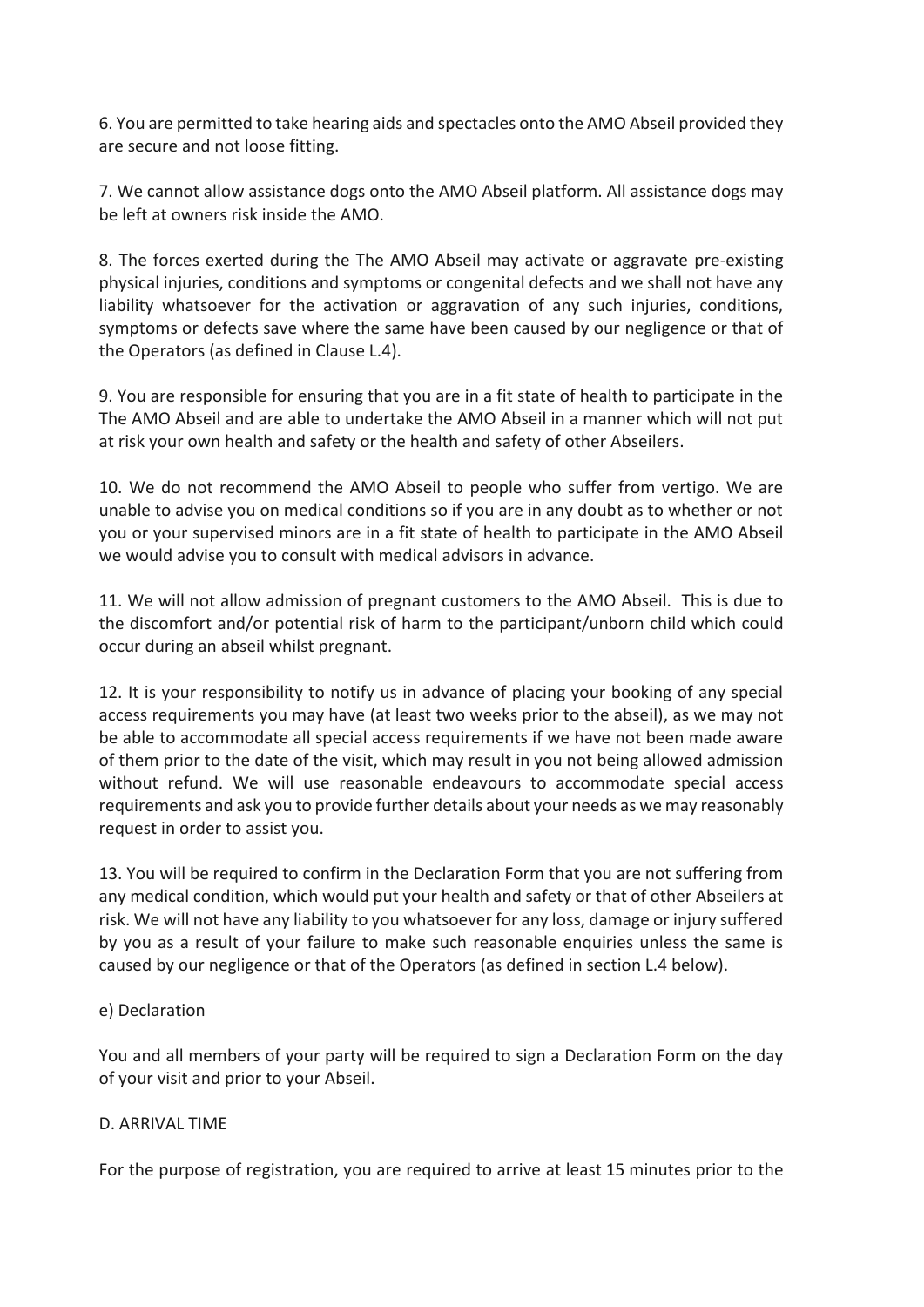time as set out on your Ticket. If you arrive after this time you will not be admitted to The AMO, save at our absolute discretion and you will not be refunded.

E. THE ABSEIL

a) Weather

1. Abseils will take place in all weather conditions except high winds, persistent rain, lightning, heavy snow or ice or other weather conditions, which we reasonably believe make it unsafe to participate in the Abseil.

2. There is a risk that the weather will worsen during the Abseil preparation phase. A refund will not be issued if you choose to leave prior to completing the Abseil because you are dissatisfied with the weather if abseils are still operational.

b) Equipment, clothing and prohibited items

1. We shall supply you with a safety harness and safety equipment which you will need for your Abseil. You must wear this equipment at all times during the Abseil and must not interfere with it in anyway whatsoever after it has been fitted by your Instructor. If you are uncomfortable you must notify your Instructor who will provide assistance.

2. If you have purchased a 'Bring Your Own Go Pro' ticket, you accept that the W&S instructors will attach your Go Pro camera to one of our safety helmets (provided) in order to ensure it is properly secured. Once attached, you agree you will not interfere with the attachment whatsoever. You agree to supply a genuine Go Pro frame / housing, mounting buckle and thumb screw for the purpose of attaching your personal GoPro. W&S will provide the helmet mount and tether. The W&S staff will assess the suitability of the frame / housing, mounting buckle and thumb screw; if deemed unsafe you will not be permitted to use your own GoPro and your 'Bring Your Own Go Pro' ticket will not be refunded. W&S accepts no responsibility for the type of footage obtained and is not liable for any technical camera issues or for any displeasure with footage. The participant is fully responsible for ensuring their camera is fully functioning and is turned on and recording throughout the experience

3. You will not be permitted to take any belongings with you on the Abseil other than the following:-

your spectacles, sunglasses and hearing aid which must be secure and not loose fitting; an elasticated band to tie back long hair.

4. In particular but without limitation, the following items are strictly prohibited: any item which is dangerous or may be used as a weapon or may cause damage to The AMO structure; food and beverages; sound, video recording equipment, phones and cameras.

5. Other than as set out in clauses  $E(b)(1)$  and (2) above, you are not permitted to take any items on the AMO abseil including, without limitation, phones, cameras, videos, MP3 players, ipods, ipads, handbags, headphones, umbrellas or any other personal items.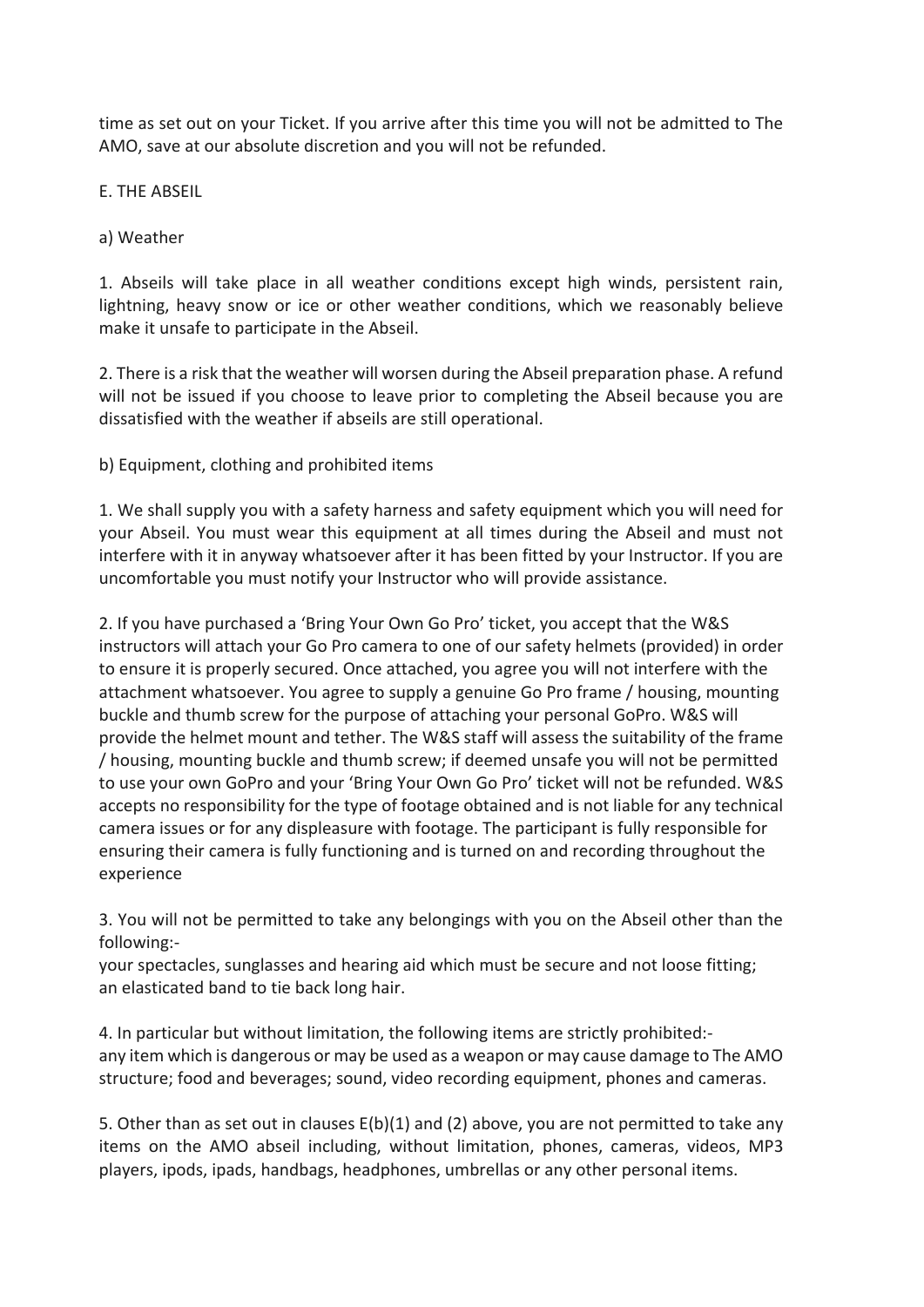6. Lockers are available and require a token which can be exchanged for £1. All items are left at your own risk and you must bear this and the limitations on the locker space in mind when deciding which items to bring with you on the day of your visit. All items which are permitted to be taken onto The AMO pursuant to clause E(b)(2) above are taken at your own risk.

7. Long hair must be tied back using an elasticated band.

8. You must wear appropriate clothing under your harness, which is suitable for the weather conditions. The clothing worn should cover your upper arms, upper legs & body as a minimum, not restrict your movement, obstruct your vision, lead to overheating in warm weather, be too cool for cold weather or become entangled in your safety equipment. For this reason, skirts, dresses, tank tops, short shorts or suchlike are not appropriate. We reserve the right to refuse to allow you to participate in the Abseil if we consider that your clothing does not meet these requirements or otherwise poses a health and safety risk to you or other Abseilers.

9. The consumption of food and beverages is strictly prohibited at any time during The AMO Abseil experience unless such food and beverages is supplied by us as part of a hospitality package or permitted on medical grounds pursuant to clause D(d)(4) above.

10. Pets or other animals of any nature are expressly prohibited on The AMO. Assistance dogs are permitted on The AMO. All assistance dogs may be left at owners risk inside the AMO whilst participants carry out the abseil. However on prior notice we can arrange for a member of staff to guide the assistance dog to the landing zone.

c) Your behaviour

1. Smoking is strictly prohibited within The AMO

2. You will not by your acts or omissions damage or deface the fabric of the building of The AMO, the AMO structure, the equipment used in connection with the AMO Abseil and fixed or fitted to the AMO or any equipment provided to you by us, including, without limitation, harnesses, helmets, abseil devices, Abseiling ropes ("Equipment") or any other property of W&S, the Operators (as defined in clause I.4) or any other Abseilers.

3. You will handle all Equipment solely as directed by your Instructors and will not remove or interfere in any way whatsoever with the Equipment after it has been fitted by your Instructor. If you wish to make any adjustments to the Equipment you must notify an Instructor who will be able to assist.

4. You will not cause any nuisance, distress, annoyance, fear or concern to any other Abseiler or by your acts or omissions interfere with the Instructors' ability to lead the AMO Abseil in a safe manner or encourage or induce another person to do the same. This includes, without limitation, not making any unnecessary noise or making any comments or jokes about the security or safety of the AMO Abseil. Any person acting in breach of this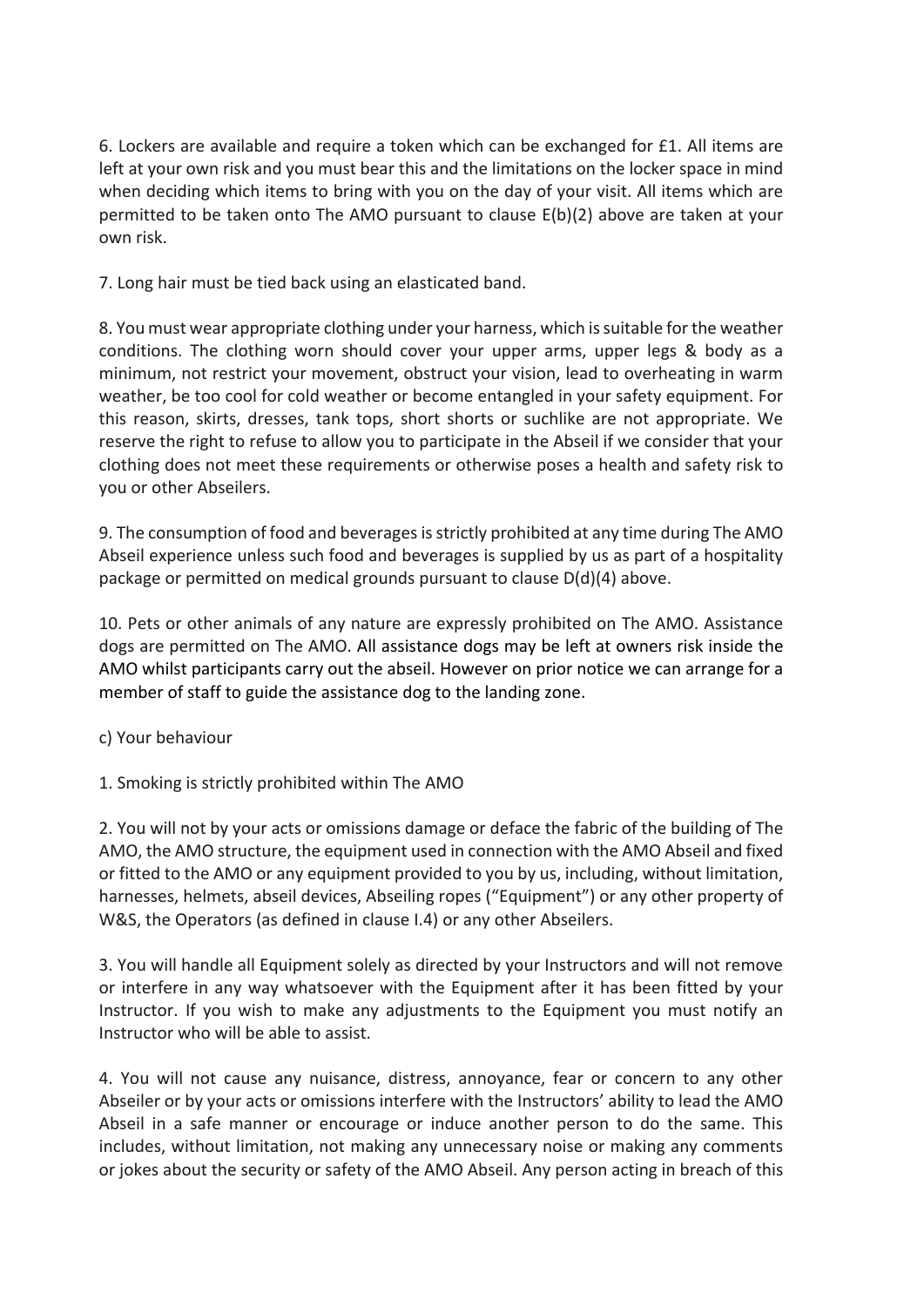condition will be immediately ejected from the AMO Abseil without refund.

5. You must at all times adhere to the directions and instructions of the Instructors, the safety rules identified in the Safety Briefing, the Safety Rules and Policies and to any other health and safety procedures and guidelines issued to you on the day of your visit. In addition, normal statutory rules and regulations apply and should be observed during the Abseil. Failure to adhere to this condition will result in you being immediately ejected from the Abseil without refund.

6. You may be ejected from The AMO or may not be permitted into The AMO and will be asked to surrender any Tickets you may hold, if in our reasonable opinion, you or your behaviour poses or is likely to pose a health and safety risk; affects or may affect the enjoyment of other Abseilers; affects or may affect the running of the Abseil; may cause damage to or interfere with the property of W&S or its contractors; is unacceptable; is in breach of these Terms and Conditions; is in breach of the law; is in breach of any rules and regulations of The AMO or The AMO Abseil; may lead to a breach of any licensing conditions; and/or you refuse to leave a prohibited item with our stewards or to be searched and/or you use threatening or abusive or insulting words and/or you appear to be under the influence of alcohol or drugs.

7. In case of emergency please follow instructions and directions from the Abseil Instructors.

8. You must not throw any item, which could cause injury or annoyance to any other person or damage to The AMO or the AMO Abseil structure.

d) Risk

We have exercised all due care and skill in operating The AMO Abseil, however, due to the height and outdoor nature of the AMO Abseil it will involve risks, dangers and hazards which may lead to injuries (which may be fatal) including those beyond the reasonable control of W&S including but not limited to injuries which may occur due to exposure to weather conditions and/or negligence of other Abseilers and you undertake the AMO Abseil of your own volition having made aware of the risks involved.

### F. ABILITY TO REFUSE ADMISSION

In order to ensure the security, safety and comfort of all Abseilers, we reserve the right at our reasonable discretion to refuse you admission to the Abseil or to eject you from the Abseil.

### G. PHOTOGRAPHY AND RECORDING

1. CCTV and film cameras are in operation at The AMO, this includes filming by the police or security staff carried out for the security of customers and filming to produce souvenir photographs and videos.

2. By purchasing a Ticket and attending The AMO Orbit you give your express consent to all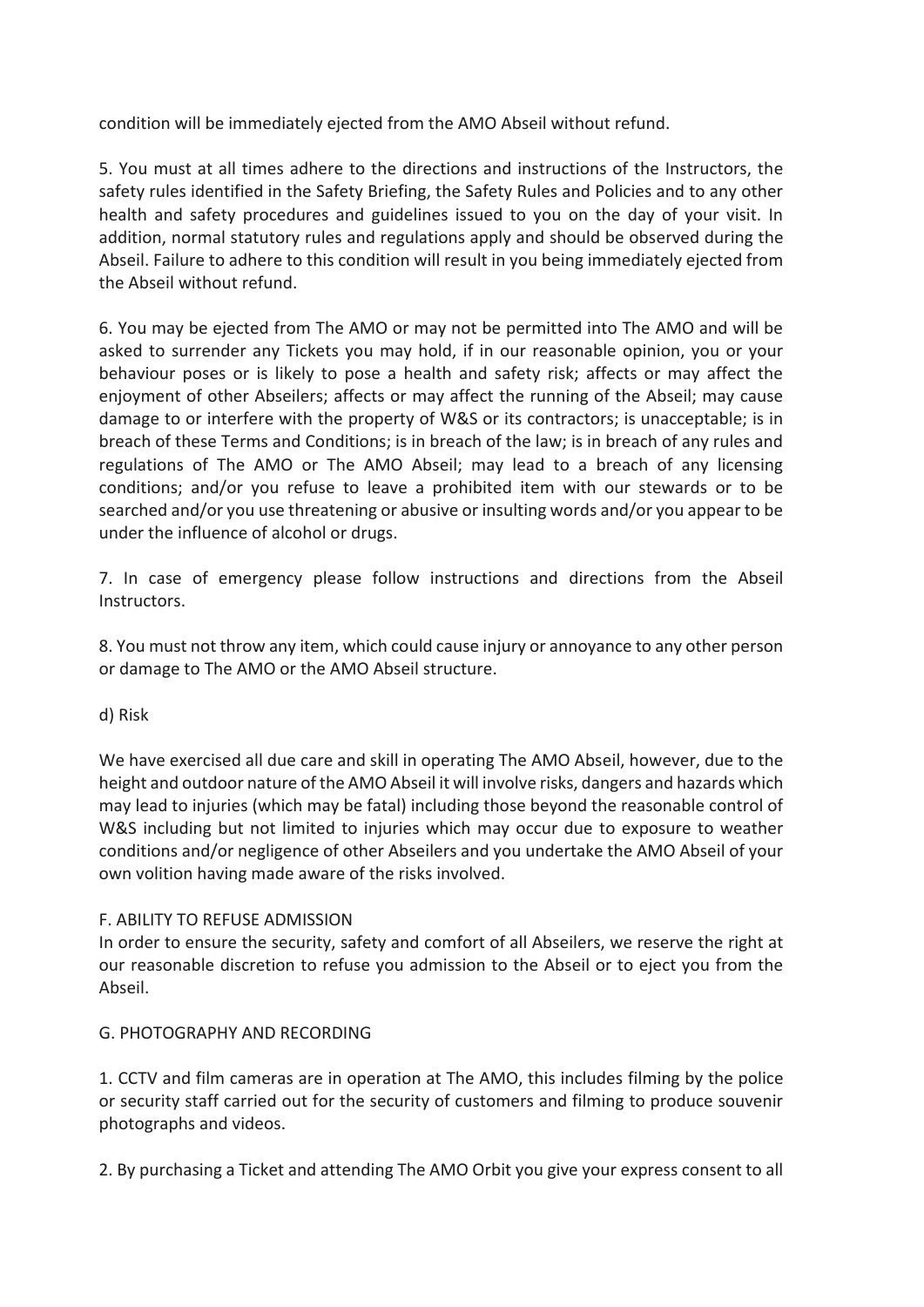CCTV filming and to your photograph being taken and your Abseil being filmed by us or on our behalf by our contractors and to your actual or simulated likeness being included within any film, photograph, audio and/or audiovisual recording ("Footage").

3. You further hereby agree that any such Footage may be exploited by us or our contractors in any and all media for any purpose at any time throughout the world including use in commercial distribution or use for commercial or promotional purposes or the display of all such Footage within the retail areas of The AMO without any compensation to you. Such use may include, without limitation, the production of souvenir photographs and/or videos for purchase by Abseilers without payment or compensation to you.

4. The copyright of all such Footage shall be owned by W&S or its contractor and may only be used or reproduced by you if you purchase such Footage and only for private or domestic purposes in accordance with these Terms and Conditions and not for any commercial purpose. You must not authorise any other person to apply the Footage to any other goods or services including, without limitation, any clothing or other items that would reasonably be considered to be merchandise. It is illegal to infringe the copyright of another person and we will exercise all legal rights available to us should we discover that you have infringed our copyright. We hereby agree that you may upload the Footage to Social Media sites but not to endorse any goods or services other than those of W&S or the Operators (as defined in clause L.4).

5. Cameras and other image and audio recording devices including mobile phones are not permitted on the AMO Abseil. You hereby agree that if an unauthorised image or sound capture device is taken onto the AMO Abseil, we may confiscate such item for the duration of the Abseil and we may remove or delete any images or sound or other material recorded from such a device that is recording during the AMO Abseil.

### H. REFUNDS AND CANCELLATION

1. Tickets are non-refundable and non-transferable and specific to the Abseil time that you have booked as stated on the Ticket. Tickets cannot be cancelled once they have been booked, except by us, in accordance with clause K.

2. We will use reasonable endeavours to ensure that The AMO is open for abseiling during normal opening hours. However, we reserve the right, in our absolute discretion, to close The AMO whether for safety reasons or otherwise, including, without limitation, as a result of weather conditions or other reasons of Force Majeure (as defined in clause L.9) and with or without prior notice, to close The AMO Abseil or any part of it.

3. It is your responsibility to check that your Abseil has not been cancelled. Information on such matters will be made available as soon as reasonably practicable via our AMO Abseil social media platforms. We will also endeavour to contact you by email, phone and/or text to inform you of cancellations but cannot guarantee the receipt of such communications. You are advised that the website cannot always be updated immediately and that circumstances giving rise to cancellation can sometimes arise immediately prior to an Abseil.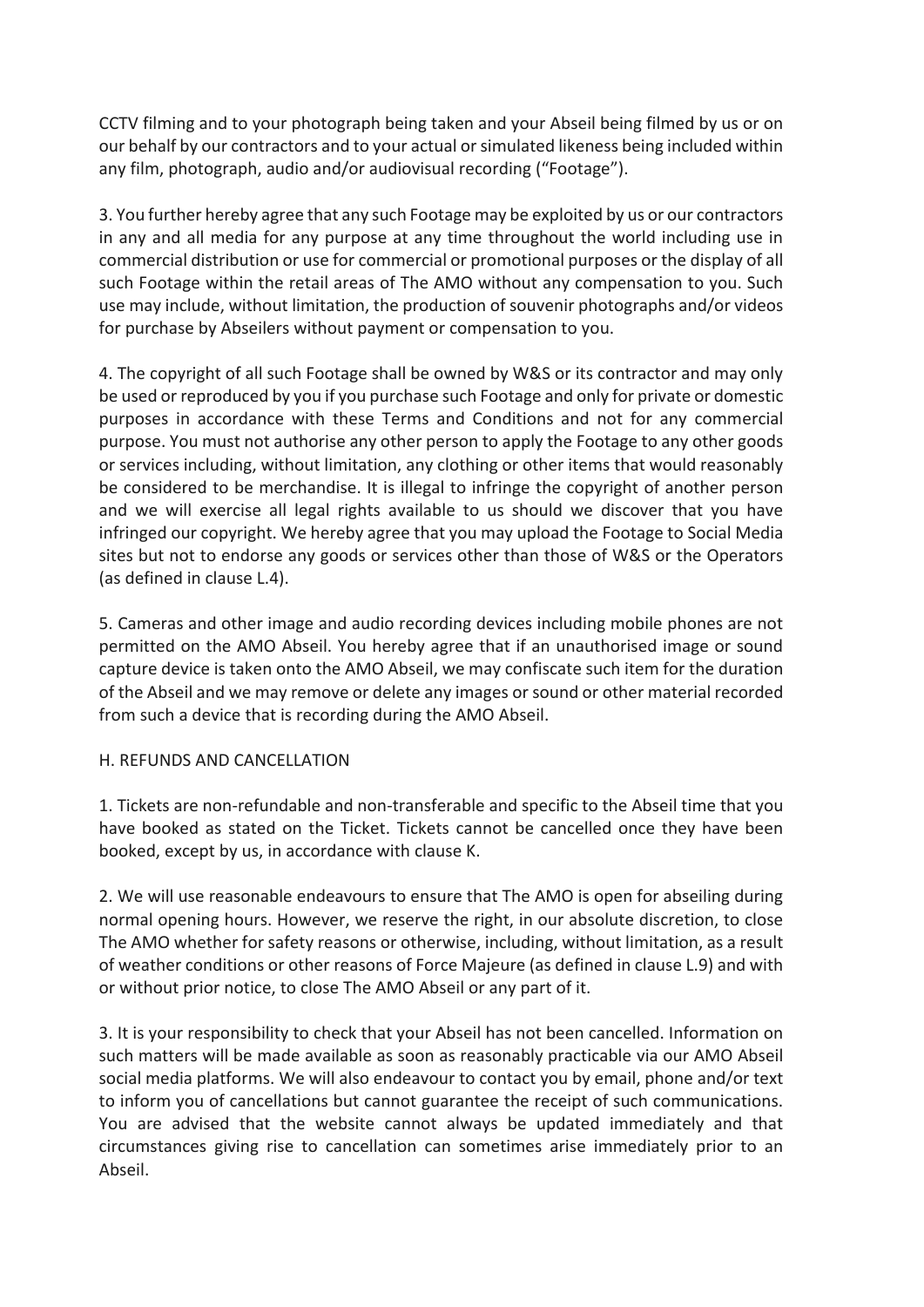4. If we close an Abseil other than as a result of your acts or omissions then provided that the abseil was not completed before cancellation, the Abseil will be re-scheduled to a time which you are able to attend. If you are not able to attend at an alternative time, we shall have no liability to you whatsoever. We may offer you a voucher valid for 12 months however, at our discretion, for the price paid for the Tickets which you have purchased, in extenuating circumstances (though we may request evidence of these), including, without limitation, no liability for travel or accommodation expenses. Where you have purchased your Ticket from an authorised ticket agent you must apply to the point of sale for refund in accordance with the ticket agent's terms and conditions.

6. Tickets will only be refunded for the reasons set out in clause K(4) above or otherwise at our absolute discretion but for the avoidance of doubt will not be refunded where:-

a) admission has been refused, you have been ejected and/or the Abseil has been closed due to:

(i) your acts or omissions or those of any minor under your supervision;

(ii) your failure to adhere to or meet the requirements set out in clauses (D), (E) and/or (F);

(iii) your breach of these Terms and Conditions or your failure to adhere to the Safety Rules and Policies or the Safety Briefing or the instructions of your Abseil Instructor or any other health and safety guidelines issued by us or our contractors;

(iv) your late arrival for your Abseil (less than 15 minutes before your scheduled slot);

(v) you having special access requirements of which you have failed to notify us in advance and we are unable to accommodate your requirements on the day of your visit and / or we reasonably believe that to allow entrance to the AMO Abseil would jeopardise your health and safety or that of other Abseilers;

(vi)) your failure to adhere to the advice set out in clause C(d) and our reasonable belief that to allow participation in the AMO Abseil would jeopardise your health and safety or that of other Abseilers;

b) you decide you do not wish to participate in the AMO Abseil due to the weather, where the AMO is open and abseils are running;

c) you change your mind about wishing to participate in the Abseil on arrival or once you have commenced the Abseil training;

d) any other grounds set out in these Terms and Conditions where we specify that a refund will not be made including without limitation, for any reason as set out in clauses (C) (E) and/or (F);

### I. LIABILITY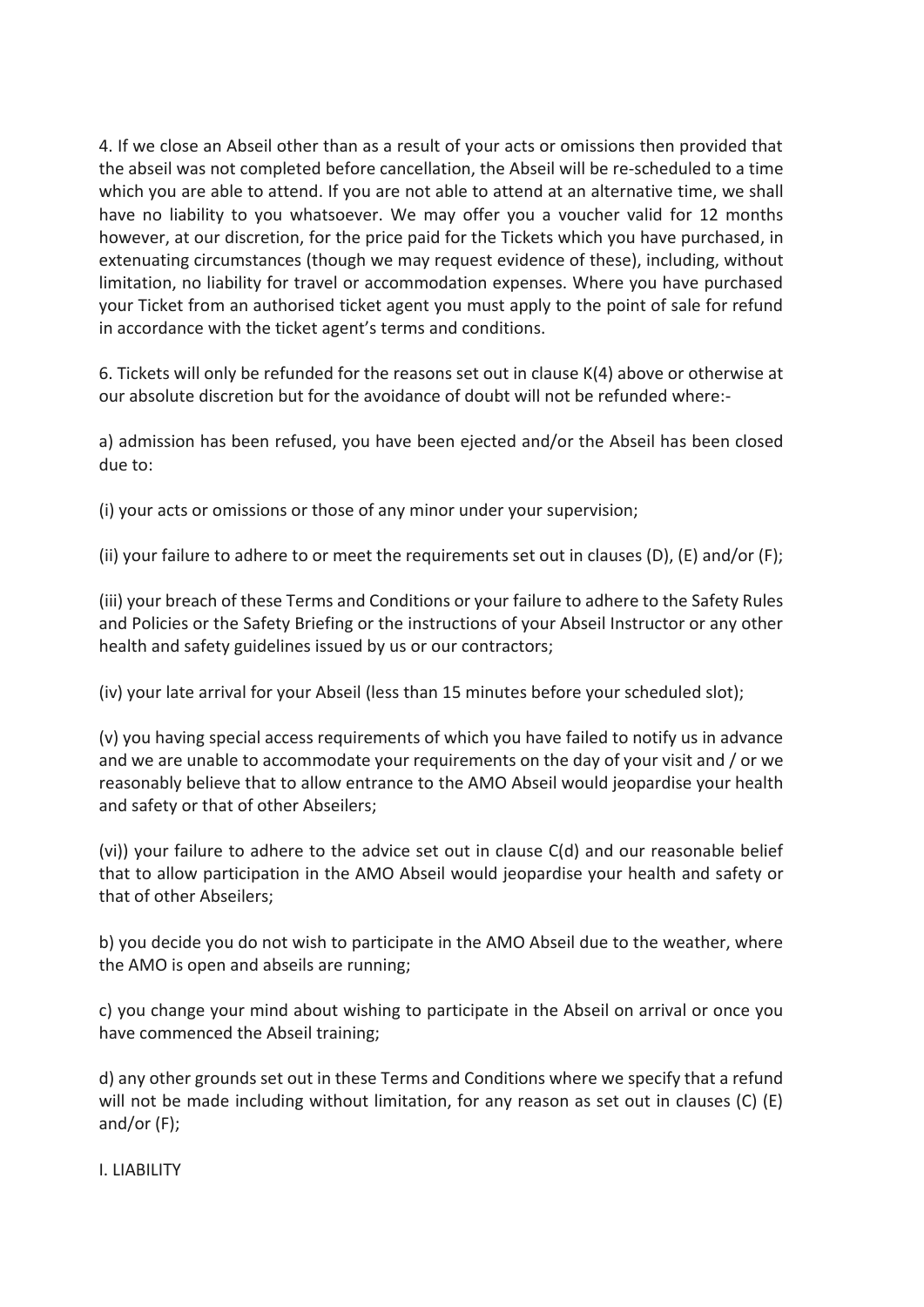1. Nothing in these Terms and Conditions shall exclude liability for death or personal injury for which liability cannot legally be excluded, limited or modified.

2. Subject to clause I.1 above, express or implied guarantees, warranties, indemnities or representations are expressly excluded to the maximum extent permitted by law.

3. If any guarantee, warranty or other condition implied or express under these Terms and Conditions cannot be excluded and/or if we are otherwise liable to you in any way whatsoever, then our liability will be limited at our discretion to rebooking your Tickets or, where this is not possible, the refund of the face price of the Tickets you have purchased and any service charges applicable to those Tickets but not the delivery fee where the Tickets have already been delivered to you.

4. You agree that neither we nor our holding companies or subsidiaries or any subsidiaries of our holding companies, our contractors, sub-contractors, agents or professional advisors or our respective employees or officers (the "Operators") will be liable for any loss, injury or damage to any person (including you) or property however caused: (a) in any circumstances where there is no legal duty of care owed by an Operator or there is no breach of a legal duty of care owed by an Operator or (b) to the extent that any increase in any loss or damage results from breach by you of any of these Terms and Conditions and/or your negligence.

5. You agree that no Operator shall be liable to you for any indirect or consequential costs, claims, actual or alleged losses howsoever arising out of or in connection with The AMO Abseil and/or our obligations hereunder including but not limited to loss of profit, anticipated profits, savings, business or opportunity or loss of publicity or loss of reputation or opportunity to enhance reputation or loss of contract or other economic or consequential loss arising from the performance (or any failure to perform) this agreement.

6. You agree that no Operator will have any liability to you whatsoever for expenses incurred in connection with the AMO Abseil or any cancellation or refusal of admission to or rejection from the AMO Abseil, including, without limitation, costs of any personal travel, accommodation or hospitality arrangements made relating to the AMO Abseil or cancellation of the AMO Abseil.

7. No Operators will have any liability to you whatsoever for damage caused to any goods or items, which are taken by you into The AMO or left in lockers provided by us, and all such items are brought and left at your own risk.

8. To the fullest extent permitted by law, we exclude liability for loss, damage or injury arising from any breach by you of these Terms and Conditions; any failure to adhere to the directions or instructions of your Abseil Instructor, the Safety Rules and Policies or the Safety Briefing; any pre-existing medical or psychological condition including any condition which may be aggravated by the Abseil; any delay in a scheduled Abseil; any lack of visibility on the AMO Abseil due to weather conditions; any medical condition, such as vertigo, which you may develop as a result of visiting the AMO Abseil; any distress, inconvenience or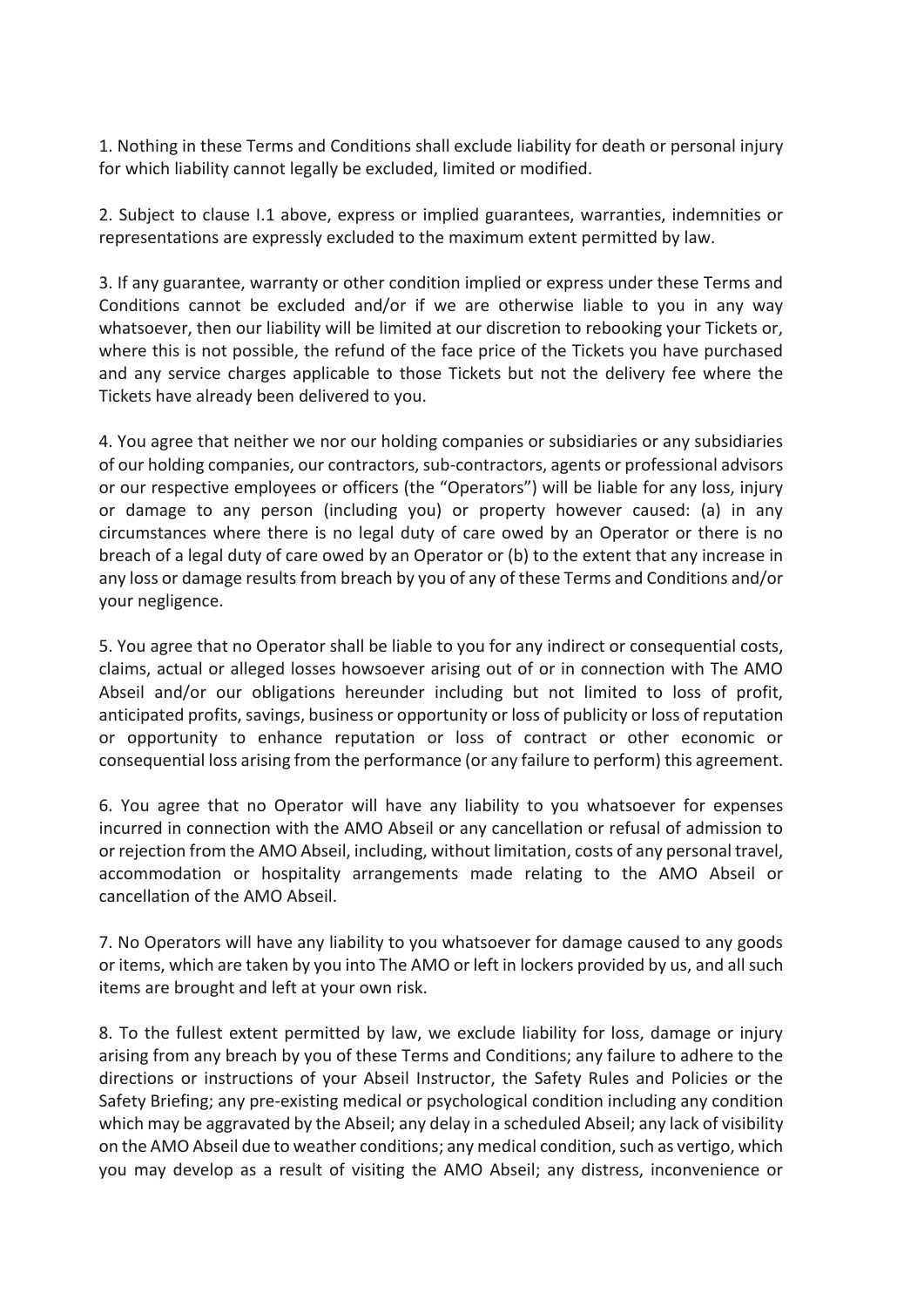anxiety caused during the course of The AMO Abseil and/or any evacuation of The AMO in the event of an incident.

9. For the purposes of these Terms and Conditions, "Force Majeure" means any cause beyond our or our contractors' control including, without limitation, act of God, war, insurrection, riot, civil disturbances, acts of terrorism, fire, explosion, flood, royal mourning, national mourning, theft of essential equipment, malicious damage, strike, lock out, weather, third party injunction, national defence requirements, acts or regulations of national or local governments. Save as otherwise set out in clause K, neither we nor our contractors will be liable to you for failure to perform any obligation under these Terms and Conditions to the extent that the failure is caused by Force Majeure.

10. You will be responsible for all claims, liabilities, damages, costs and expenses suffered or incurred as a result of your breach of these Terms and Conditions or your acts or omissions, whether negligent or otherwise.

11. The information contained on the W&S website and our booking system is believed to be correct. However, we are unable to accept responsibility for any errors or omissions and reserve the right to amend any part of it if such alterations are thought to be necessary. The photographs produced on this website and the online booking system are intended to give a general impression of the AMO Abseil and what you may expect from your experience, however, they are not intended to exactly represent your experience and are included for illustrative purposes only.

### J. GENERAL

1. To the fullest extent permissible in law, we shall be entitled to assign all and any of its rights and obligations under these Terms and Conditions, provided that your rights are not adversely affected.

2. If any provision of these Terms and Conditions is found to be invalid or unenforceable by a court, the invalid or unenforceable provision shall be severed or amended in such a manner as to render the rest of the provision(s) and remainder of these Terms and Conditions valid or enforceable.

3. If we delay or fail to enforce any of these Terms and Conditions it shall not mean that we have waived our right to do so.

4. Any person, other than W&S or an Organiser, who is not a party to these Terms and Conditions shall have no rights under the Contracts (Rights of Third Parties) Act 1999 to enforce any term of these Terms and Conditions.

5. Nothing in these Terms and Conditions and no action taken by you or us under these Terms and Conditions shall create, or be deemed to create, a partnership, joint venture or establish a relationship of principal and agent or any other fiduciary relationship between you and us.